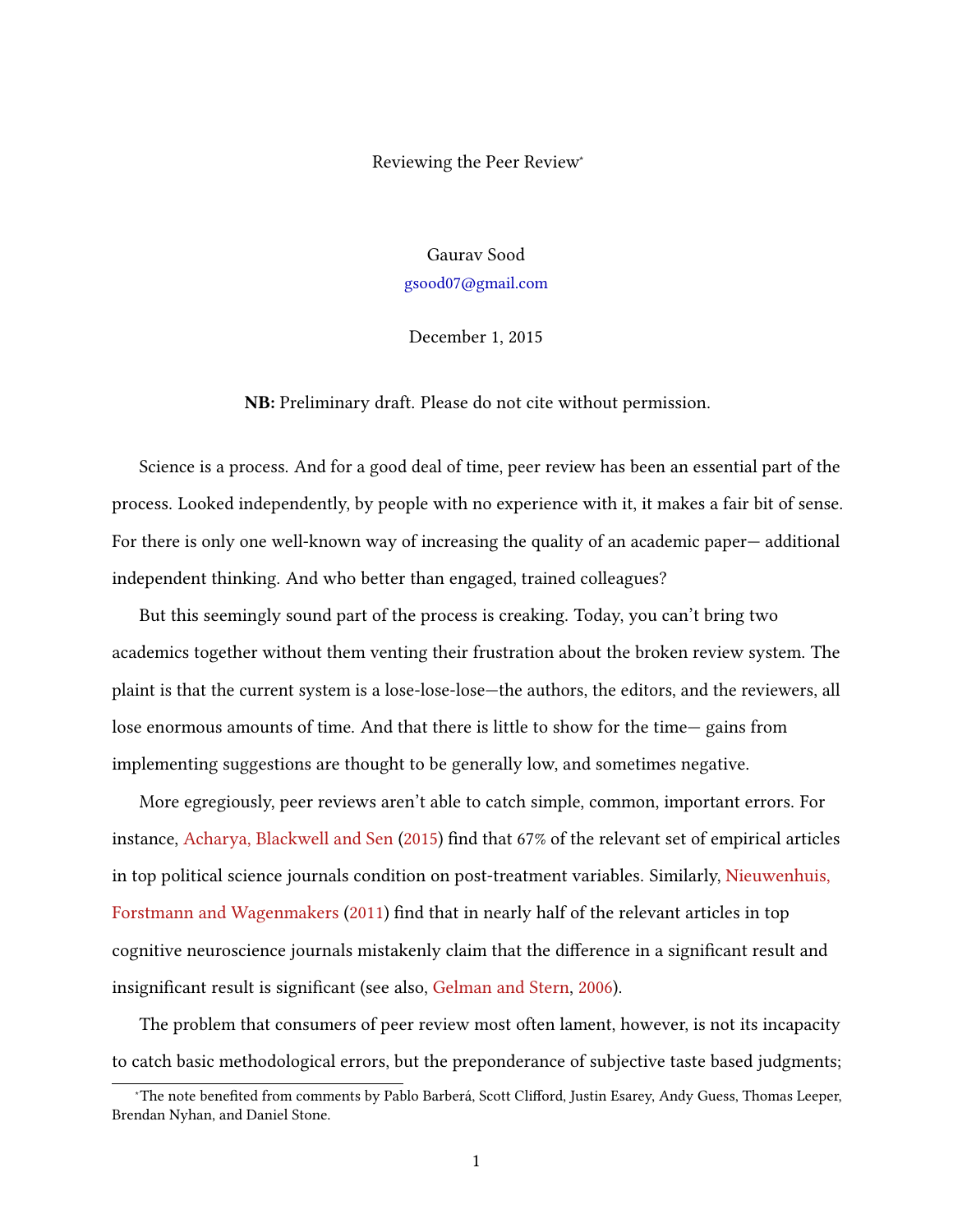the judgments are often veiled as criticisms about framing. So strong is the feeling about the thinness of the rationales behind the negative recommendations that Reviewer 2 has become a meme.<sup>1</sup> Doubtless, subjectivity of the basis of reviews, contributes to the other major complaint—capriciousness of the review process. Many academics think that the draw of the luck plays a much larger role in deciding the fate of the paper than its quality.

The data suggest that there is something to the academics' claims. For instance, a National Award winning book when submitted anew to 27 publishers and agents was rejected by all, including the original publisher of the book [\(Ross,](#page-8-0) [1982\)](#page-8-0). But social science isn't fiction, or so [Peters and Ceci](#page-8-1) [\(1982\)](#page-8-1) thought. They submitted 12 published articles within three years of publication; 8 of the 12 were rejected for "serious methodological flaws." More temporally proximally still, a systematic assessment of peer review during the Neural Information Processing Systems conference revealed that two independent committees charged with deciding on whether or not to accept the manuscripts disagreed about 57% of the accepted papers [\(Price,](#page-8-2) [2014\)](#page-8-2).

Reliability of the review process likely has many important consequences. Most obviously, it bears on decisions about the number of reviewers that journals need to reliably accept or reject the same article. But why ought we care about a reliable peer review process? Because reliability of the peer review affects the quality of the journal (accepted article). The point is best illustrated with the aid of an example. Imagine a top ranked journal in the field. Assume also that the journal arbitrarily restricts journal space (see, for e.g., [Card and DellaVigna,](#page-7-3) [2014\)](#page-7-3). And assume that the journal wants to publish top X articles. Assume also that there is a commonly agreed upon metric called 'worthiness' that reviewers measure in their reviews, paying no consideration to any other factors. If reviewers measure perfectly, the true top X articles would be chosen every time, maximizing the "worth" of the published articles (journal). But say the reviewers are not reliable, for e.g., in trying to balance competing demands, some don't read the article closely, making an error in estimating the article's worth. Such errors cannot increase the "worth" of a journal, as it

 $1$ For instance, "We wish to thank Reviewer 2 for their critical feedback and sincerely apologize for not having written the manuscript they would have written." [\(Twitter\)](https://twitter.com/AcademicsSay/status/553537841490587648) or "Reviewer 2 walks into a bar and leaves promptly, complaining of it being the worst coffee shop they've ever seen." [\(Twitter\)](https://twitter.com/AcademicsSay/status/667172052936343554)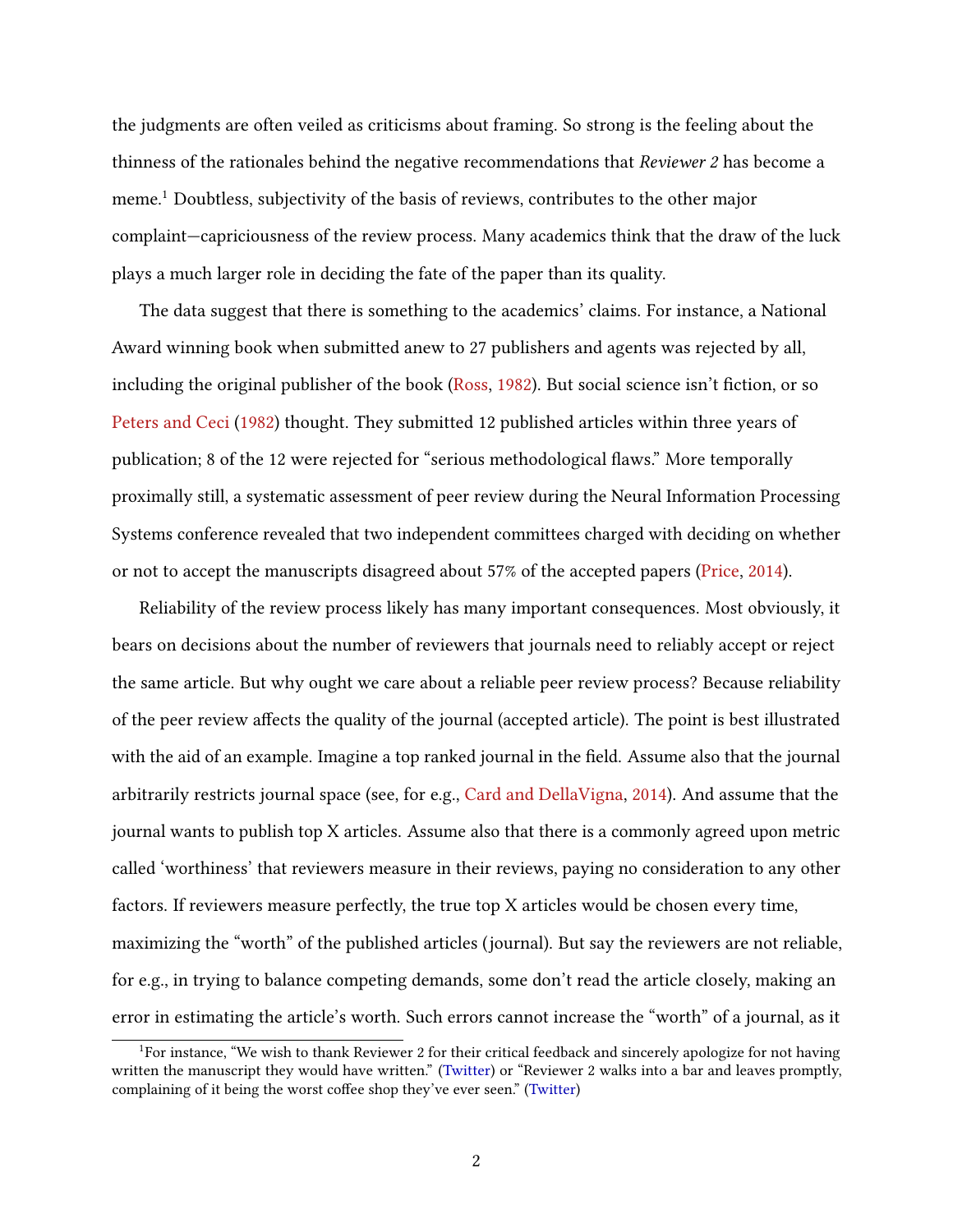cannot be increased. The effect of errors is always zero or negative; errors will have no impact on the quality of published articles or reduce the quality.

The example, however, understates the problem. The "worth" of an article is generally thought to be decided on the basis of assessments of two, conceptually uncorrelated, constituent items— quality and importance (see also, [Ellison,](#page-7-4) [2000\)](#page-7-4). And even if there is consensus on quality, judgments about importance appear to be multi-dimensional, if not arbitrary. Assuming that importance in reality isn't subjective, judgments about importance are an important source of error.<sup>2</sup> Worse, academics suspect that judgments about importance guide judgments about quality, that reviewers reason in a motivated manner.<sup>3</sup> To address this, [Leeper](#page-7-5)  $(2015)$  proposes a bifurcated review process, with judgments about quality (research design) made separately from judgments about importance. The system also precludes post hoc reasoning about research design depending on whether or not the results appeal to reviewer's prejudices.

Lower reliability has other potential downstream consequences. Partly because everyone knows that the review process is so noisy, there is an incentive to submit articles that people know aren't good enough. Submitters may think (correctly) that the chance of a 'low quality' article being accepted is reasonably high. Thus, low reliability systems may increase the number of submissions [\(Baghestanian and Popov,](#page-7-6) [2014\)](#page-7-6). Increase in submissions, in turn, is likely to lower the quality of the reviews, and lower the reliability of recommendations still further. It is a vicious cycle. And the answer may be as simple as making the process more reliable.

One way to make the process more reliable is to increase the number of reviewers per paper. But that risks increasing the burden on reviewers, which may reduce quality of each review sufficiently to offset gains from larger  $n$ . Asking more reviewers to review a paper is but one way to increase the reliability of the review system. Providing reviewers guidance is another. We could, for instance, provide reviewers a brief white paper on common statistical issues to watch out for, including some of the problems noted above— controlling for post-treatment variables

<sup>&</sup>lt;sup>2</sup>See [Esarey](#page-7-7) [\(2015\)](#page-7-7) for a discussion of how differences in reviewers' judgments of "quality" can yield systems with lower reliability.

<sup>&</sup>lt;sup>3</sup>Worries about motivated reasoning apply more directly, and with yet greater force, to reviews of articles that contain results that do not agree with the prejudices of reviewers.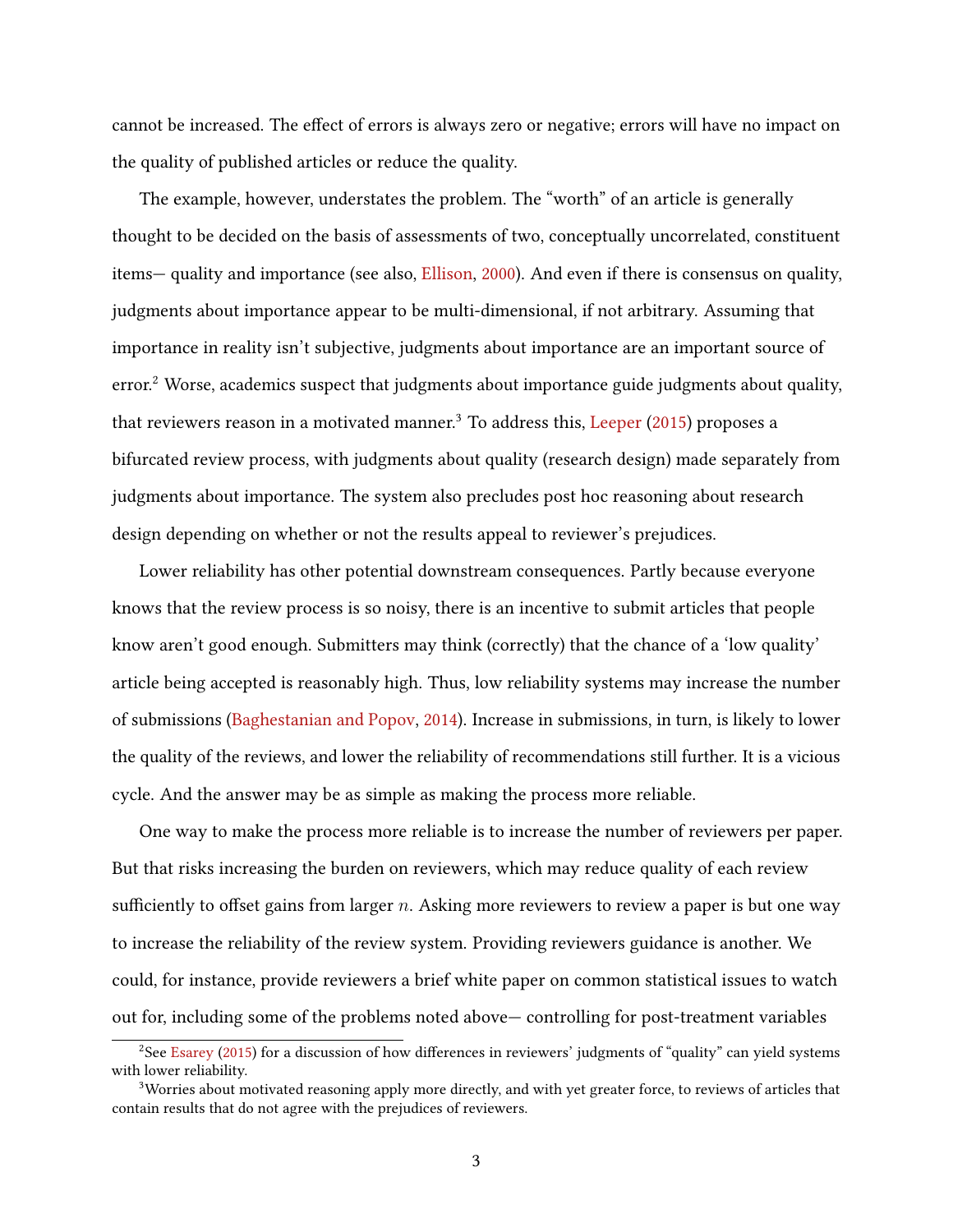[\(Acharya, Blackwell and Sen,](#page-7-0) [2015\)](#page-7-0) and treating difference in significant result and insignificant result as significant [\(Nieuwenhuis, Forstmann and Wagenmakers,](#page-7-1) [2011\)](#page-7-1). Or, the editor could include a link to brief notes on important issues with links to more detailed treatments in their invitation to reviewers. More general guidelines for reviewers would be better still.<sup>4</sup> What should reviewers attend to? What are they missing? And perhaps most critically, how do we incentivize this process?

When thinking about incentives, there are three parties whose incentives we need to restructure: the author, the editor, and the reviewer. Authors' incentives can be restructured by making the process less noisy, as we discuss above. Knowing that an article would be reliably rejected from a journal of a particular rank alters the cost (additional time)-benefit (publication in a higher ranked journal) calculations for submitting an article to that journal. Other more conventional costs—time and money—can also be used to manipulate incentives. For instance, a cost—payable in time or money—can be levied for rejection. And perhaps a smaller cost for each Revise and Resubmit.

As for the editors— if the editors are not blinded to the author (and the author knows this), they are likely to factor in the author's status in choosing the reviewers, in whether or not to defer to the reviewers' recommendations, and in making the final call. Thus, we need triple-blinded pipelines. On the other end, whether or not the reviewer's identity is known to the editor also likely affects reviewer's contributions, in both good and bad ways. For instance, there is every chance that junior scholars in trying to impress editors file more negative reviews than they would if they would if they knew that the editor had no way of tying the identity of the reviewer with the review. But keeping the identity of the reviewer from the editor runs the risk of reducing incentives to review.

Another, perhaps more effective, way to incentivize reviewers would be to publish the reviews publicly, perhaps as part of the paper. Just like online appendices, we can have a set of reviews published online with each article. Making reviews public means the incentives for reviews

<sup>&</sup>lt;sup>4</sup>See [Bernstein](#page-7-8) [\(2008\)](#page-7-8) and [Lucey](#page-7-9) [\(2014\)](#page-7-9) for some advice on how to review an article.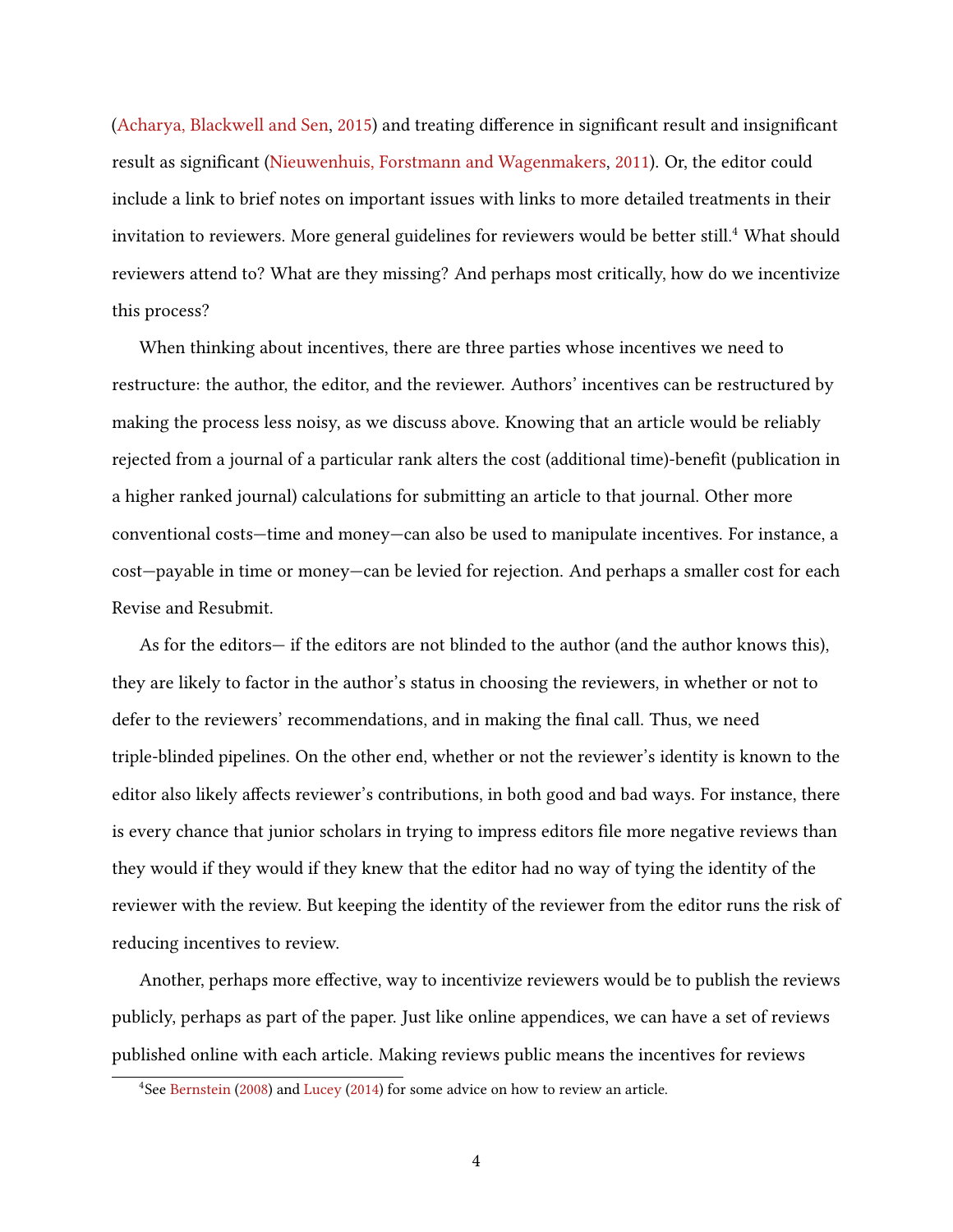become roughly the same as they are for the broader academic market—some premium for quality, which in turn is some interaction between being correct, and original insight. And we already have a few "working" versions of public review systems—blogs and published 'exchanges' between authors and critics. More recently, [Publons](https://publons.com/) offers a system that credits reviewers for peer review.

The discussion hitherto has been mostly superficial. Neither the severity of the problems, nor the efficacy of the cures has been established. Good data are needed for both. But reviews aren't available to be analyzed. And given how critical a component peer review is in scientific production, they very likely should be. Minimally, we stand to gain a better understanding of the failings and strengths of the review process. And that may motivate informed experimentation. And very plausibly, making reviews public would have a few other positive externalities, it would incentivize authors to exert yet more effort before they submit the papers for review. Today, the inevitability of a Revise and Resubmit plausibly reduces incentives to submit a more finished manuscript.

But when we talk about releasing data, what data do we mean? The text of the reviews, for one. It could be used to quantify the quality of reviews. And figure out all the ways in which we fail. If a census is too much to ask for, a more limited agenda can be pursued. For instance, it would be good to know how often are reviewers the source of bad statistical advice. If there are sensitivities around releasing review text, permissions can be sought from reviewers and authors; consent screens can be incorporated into peer review systems. And we may only release data where everyone involved agrees, or ask everyone involved for their consent to be bound by other decision rules at the start of the process.

If the editors are hesitant, a group of scholars can come together and crowd-source collection of review data. People can deposit their reviews and the associated manuscript in a specific format to a server. And to maintain confidentiality, we can sandbox these data allowing scholars to run a variety of pre-screened scripts on it. Or, journals can institute similar mechanisms.

Aside from full-text of reviews, a variety of meta data about the review process can be

5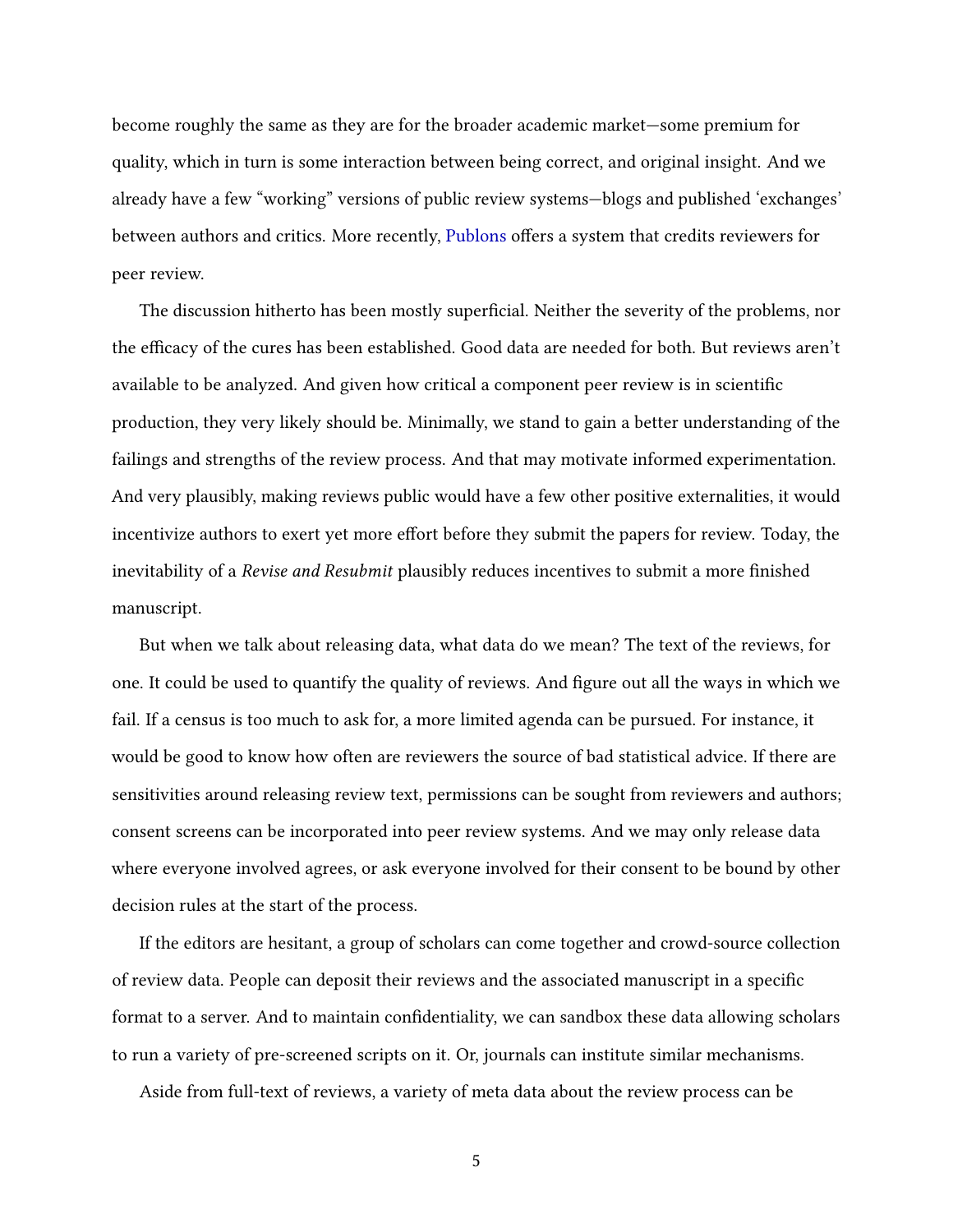released. For instance,

- Whether a manuscript was desk rejected or not
- How many reviewers were invited
- Time taken by each reviewer to accept (NA for those from whom you never heard)
- Total time in review for each article (till Revise and Resubmit or Reject) (A separate column for each revision.)
- Time taken by each reviewer
- Recommendation by each reviewer
- Length of each review
- How many reviewers did the author(s) suggest?
- How often were suggested reviewers followed-up on?
- School ranking of the author(s), reviewer(s)
- Stage of career of the author, reviewer
- Topical area of the paper (from the menu provided to the authors), and broad category of research ∼ theory, methodology, empirical (separate entries for quantitative and qualitative)
- Race and gender of authors

In fact, much of the data submitted in multiple-choice question format can probably be released easily. These data, in turn, promise to shed light on basic, but important questions about the health of the review process. For instance, conditional on certain attributes and reviewer recommendations, do acceptance rates vary by gender?

But capitalizing on 'found data' ought not to define the boundaries of our efforts to study and improve the peer review process. More data that sheds light on peer review should be actively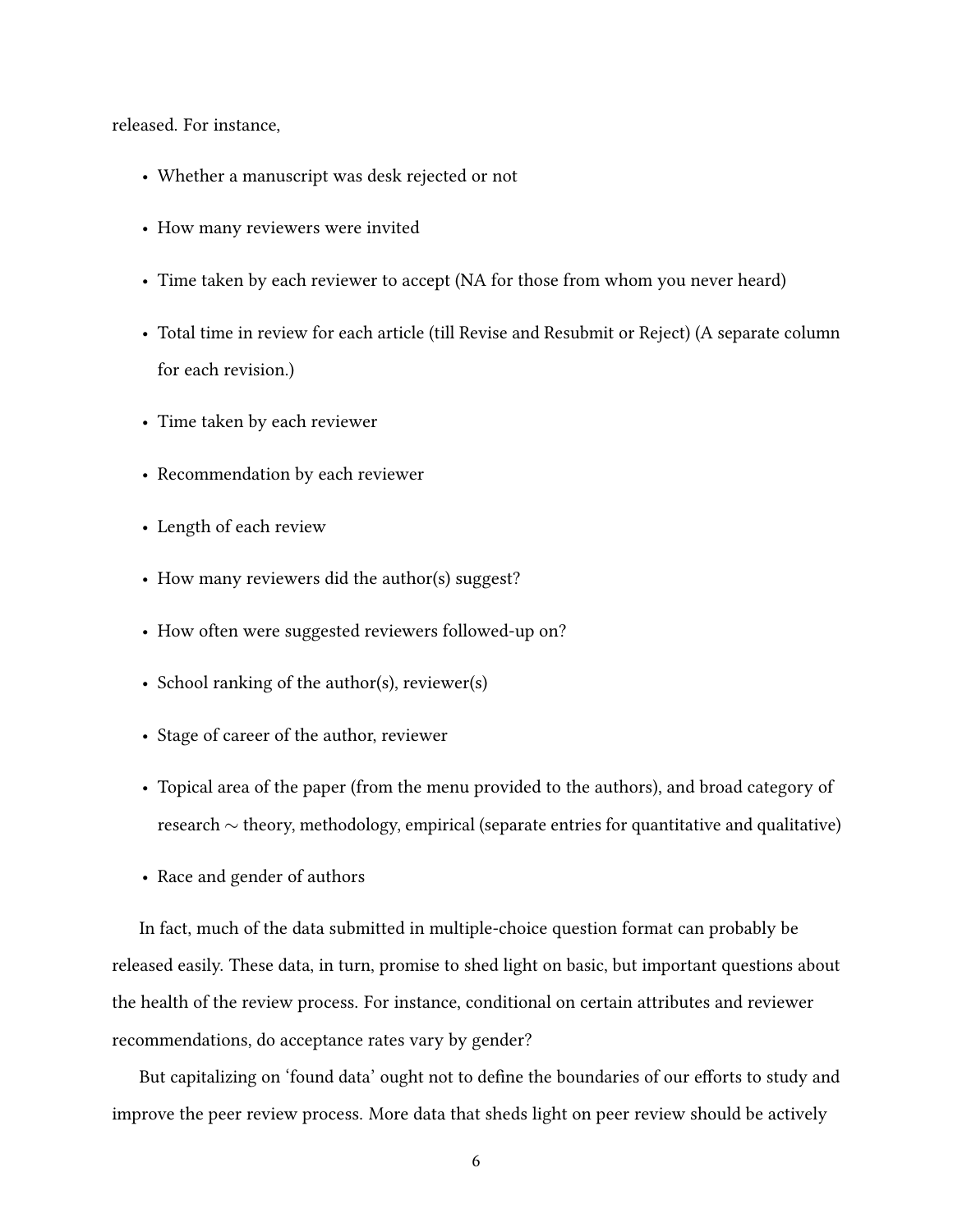collected. For instance, journals could randomly allocate the same article to separate independent committees and empirically assess the reliability of judgments. Or, they could run experiments around specific conjectures. For instance, editors of *Journal of Public Economics* experimentally tested whether instituting shorter deadlines for reviewers reduces review times (They do.) [\(Chetty, Saez and Sándor,](#page-7-10) [2014\)](#page-7-10). More ambitious experiments, like ones that encourage a set of reviewers and authors to go public would be interesting to pursue.

Of the many areas of research political science contributes to, its contributions to the understanding of institutions are among the most vital. One of the reasons it has been able to make some modest progress on understanding institutions, which are some of the hardest social scientific questions, is because the discipline has long understood, and been comfortable with, co-existence of strategy and irrationality (or boundedness of rationality). Thus, it is uniquely positioned to make progress on reforming the systems that produce science. The question is also vital, for contributions to systems that produce knowledge carry with them the promise of greatly enhancing human welfare.

Here's to making advances in production of knowledge, to pursuit of truth.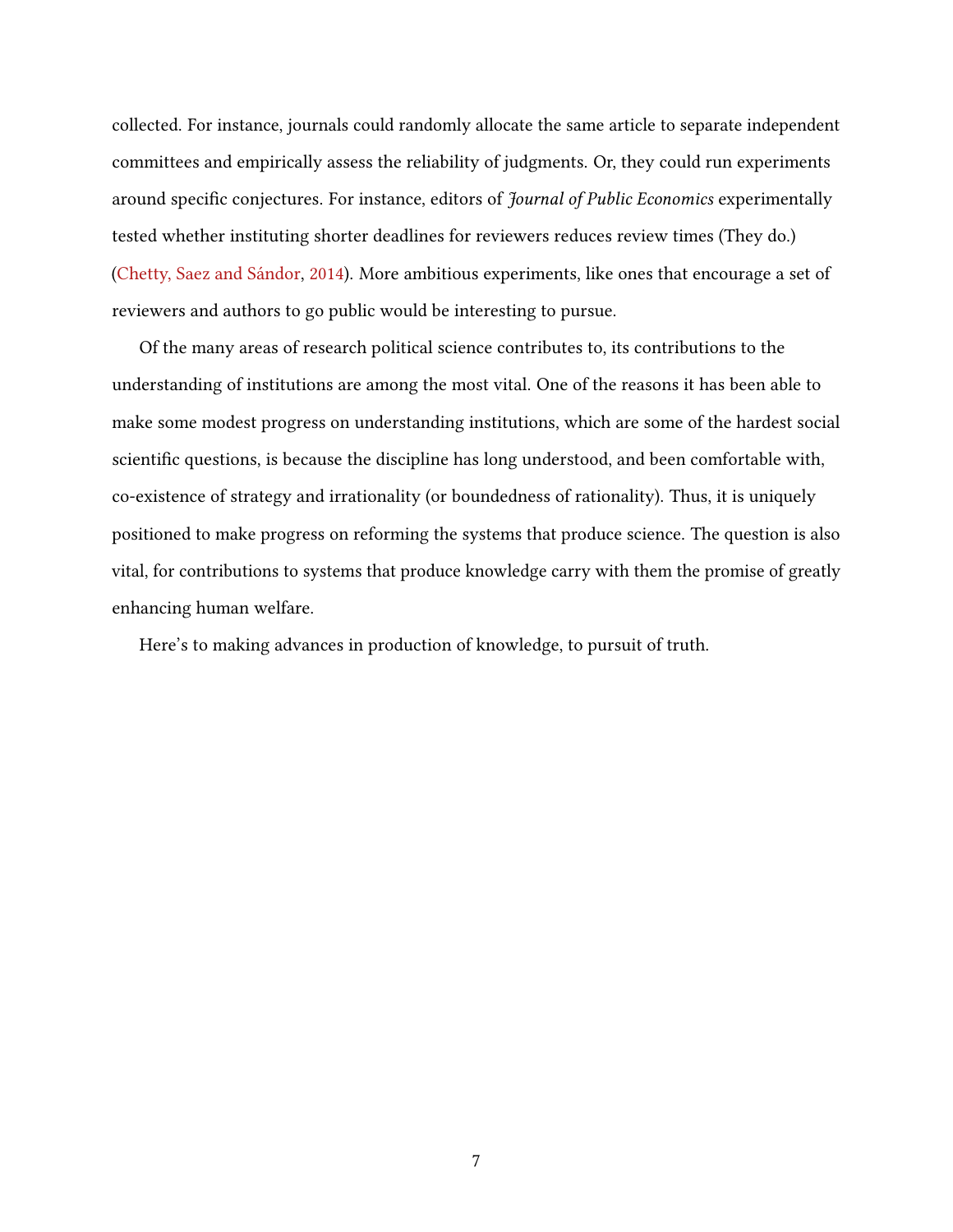## References

- <span id="page-7-0"></span>Acharya, Avidit, Matthew Blackwell and Maya Sen. 2015. "Explaining Causal Findings Without Bias: Detecting and Assessing Direct Effects.".
- <span id="page-7-6"></span>Baghestanian, Sascha and Sergey V Popov. 2014. "On Publication, Refereeing and Working Hard." Refereeing and Working Hard (September 25, 2014) .

<span id="page-7-8"></span>Bernstein, Marc. 2008. "Reviewing Conference Papers.".

- <span id="page-7-3"></span>Card, David and Stefano DellaVigna. 2014. "Page Limits on Economics Articles: Evidence from Two Journals." The Journal of Economic Perspectives pp. 149–167.
- <span id="page-7-10"></span>Chetty, Raj, Emmanuel Saez and László Sándor. 2014. What Policies Increase Prosocial Behavior? An Experiment with Referees at the Journal of Public Economics. Technical report National Bureau of Economic Research.
- <span id="page-7-4"></span>Ellison, Glenn. 2000. The slowdown of the economics publishing process. Technical report National Bureau of Economic Research.
- <span id="page-7-7"></span>Esarey, Justin. 2015. "How Does Peer Review Shape Science? A Simulation Study of Editors, Reviewers, and the Scientific Publication Process."

<http://jee3.web.rice.edu/peer-review.pdf>.

- <span id="page-7-2"></span>Gelman, Andrew and Hal Stern. 2006. "The difference between âĂIJsignificantâĂİ and âĂIJnot significantâĂİ is not itself statistically significant." The American Statistician 60(4):328-331.
- <span id="page-7-5"></span>Leeper, Thomas. 2015. "Has the Time Come for Bifurcated Peer Review?" <http://thomasleeper.com/2015/06/bifurcated-peer-review/>.

<span id="page-7-9"></span>Lucey, Brian. 2014. "10 tips from an editor on undertaking academic peer review for journals.".

<span id="page-7-1"></span>Nieuwenhuis, Sander, Birte U Forstmann and Eric-Jan Wagenmakers. 2011. "Erroneous analyses of interactions in neuroscience: a problem of significance." Nature neuroscience 14(9):1105-1107.